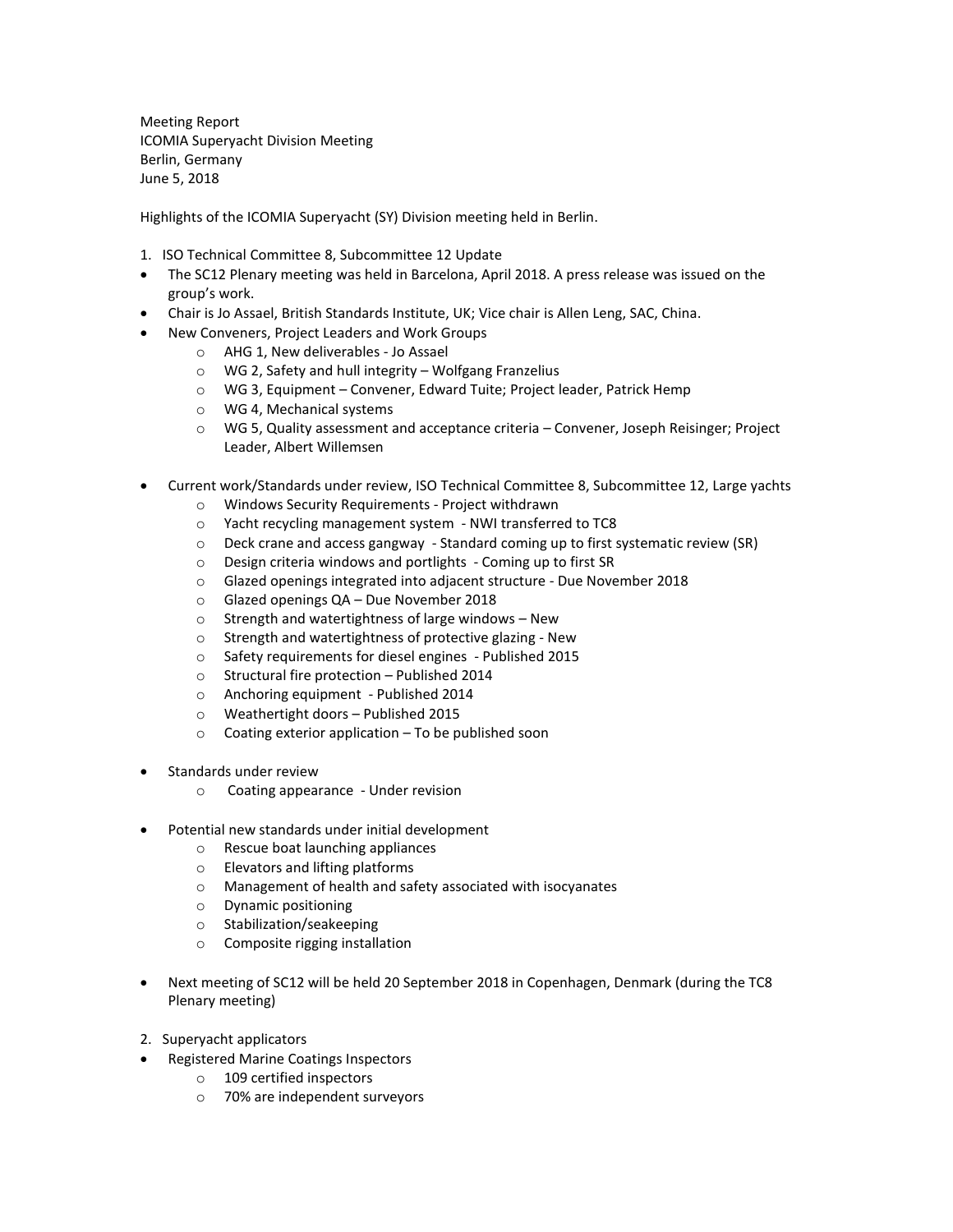- o Need to discuss if the industry will accept only certified inspectors. TBD
- $\circ$  Next steps: Develop a coating consultant tract? Develop a coating process guidance consultant tract?
- Superyacht Refit Group
	- o Authorities will soon be looking at chemical pollutants at refit yards.
	- o Yards will be facing restrictions to emissions of substances.
	- o Expect more assessments in environmental permit processes.
- 3. IMO Update
- This will be a very busy year for IMO meetings. This year's meetings will include Marine Environmental Protection and Marine Maritime Safety.
- Ballast water management convention needs to be ratified in each country.
- Polar Code may include pleasure yachts over 300GT.
- Hong Kong Convention still needs to be ratified (inventory of hazardous chemicals in ships over 500GT in recycling protocol).
- NOx Tier III
	- o Baltic Sea now an emissions control area.
	- o Ricardo Group is surveying the industry for compliance.
- 4. Umbrella superyacht organization
- SyBass proposed an association of superyachts associations. (Similar to ICOMIA?)
- First step is to identify where superyacht manufacturers are located and if they are members of another association. NMMA submitted US results.
- Looking for the need or objective of another association.
- Follow up action: Survey superyacht builders as to their wants and needs.
- 5. Country update
- Holland Amsterdam wants to build a superyacht mooring to attract these vessels to northern European countries.
- 6. Industry discussions
- Isocyanates
	- $\circ$  Affects 95% of all coatings in the marine industry; also in sealants, bonding materials and foam.
	- $\circ$  All coaters need to be trained no certificate, no paint. ICOMIA will use Australian guidelines as a base standard.
	- o Solutions: Hardware (scaffolding, PPA, signs, ventilation), Procedures (ISO standard, protocols).
	- o Daily reports are needed from the site managers.
	- o Will also affect DIY work and retail stores.
	- $\circ$  Industry must be ready with the training in 2020. (Training will include bystanders!)
- NOx Tier III regulations
	- o Requirements due in 2020. Market is about 300 engines a year in the 24m-30m yacht length range.
	- o Most yachts need to move a forward bulkhead to accommodate the current SCR system. This eliminates two staterooms and lowers the value of the yacht.
	- o The SCR systems need to get smaller.
	- $\circ$  ICOMIA proposes another study similar to the 2012 study (\$120K) to evaluate the state of technology and potential problems in the fleet. Need to know "do we still have to move